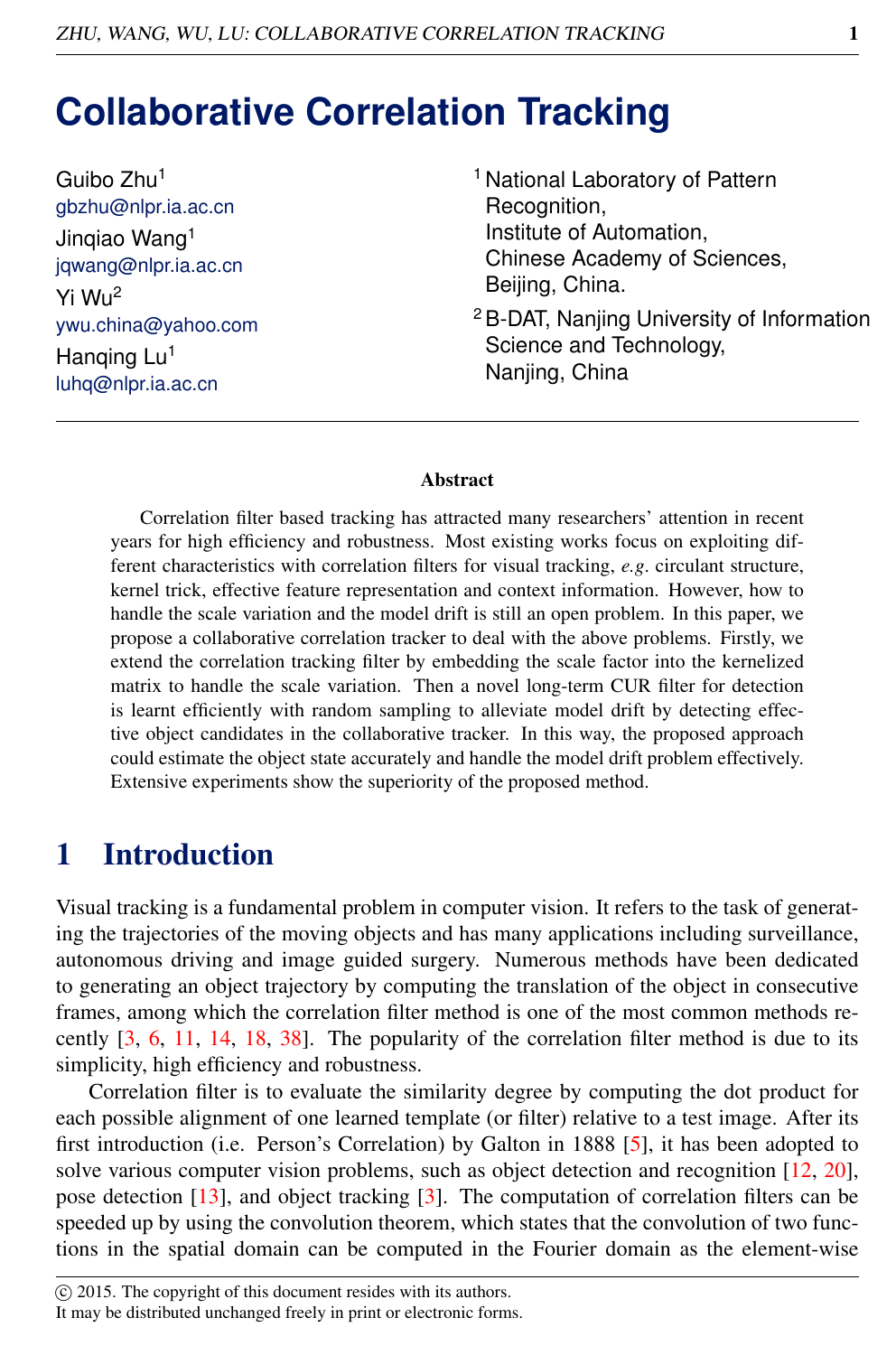multiplication of the Fourier Transform of those two functions. Due to its computational efficiency, correlation filters have attracted much attention recently for visual tracking [3, 6, 7, 14, 15, 35]. Despite its good performance, most of these correlation methods have two main limitations, the first is how to adjust the object scale efficiently. In order to consistently track the object, Danelljan *et al*. [6] proposed a separate 1-dimensional correlation filter to estimate the target scale, but they only use the original feature space as the object representation. In this paper, we propose a multi-scale kernelized correlation filter as our tracking filter by embedding the scale variation into the kernelized correlation filter while forming a separate pyramid of object representation. In addition, the use of adaptive learning rate based on failure detection is helpful for online learning a robust tracking filter.

The second limitation is how to handle the model drift problem caused by the long-term occlusion or out-of-view, which is a very important problem for online tracking [23]. One common mechanism is to introduce a detection module which can select some effective candidates to rectify the base correlation tracker. In this paper, we design a novel online  $\text{CUR}^1$ filter for detection. CUR matrix approximation computes the low rank approximation of a given matrix by using the actual rows and columns of the matrix and have been studied in the area of theoretical computer science for large matrix approximation [8]. In the long-term tracking process, all of the historical object representations can form a large data matrix for the current frame which fits for the CUR theory. The large data matrix can be fast approximated by online CUR for representing the intrinsic object structure. In this work we develop an online CUR for learning an online detection filter by random sampling. The online CUR filter can not only exploit the low rank property of object representation [37] in the spatialtemporal domain of tracking, but also project the representation matrix of historical objects into a subspace with error upper bound so as to achieve a robust object representation. The low rank property of object representation is prevalent in long-term tracking and could be used to alleviate the model drift.

The main contributions of this work are summarized as follows:

- An efficient online CUR filter for detection is first proposed by preserving the low rank counterparts of long-term object representation, which has an error upper bound and can be computed efficiently.
- A novel collaborative correlation tracker is proposed to jointly capture the target appearance by multi-scale kernelized correlation filter and exploit the long-term object representation by the learned CUR filter.

## 2 Related Work

Visual tracking has been studied extensively by many researchers over the years due to its importance. While a comprehensive review of the tracking methods is beyond the scope of the paper, please refer to  $[22, 33]$  for a survey, and also to  $[19, 24, 26, 27, 31]$  for some empirical comparisons. In this section, we introduce some works closely related to this work: correlation filter based tracking and tracking-by-detection approaches.

Correlation filters have been widely studied in the field of visual tracking. Bolme *et al*. [3] modeled the target appearance by an adaptive correlation filter which was optimized by

<sup>&</sup>lt;sup>1</sup>CUR approximation of a matrix A consists of three matrices, C, U, and R, where C is made from columns of A, R is made from rows of A, and that the product CUR closely approximates A.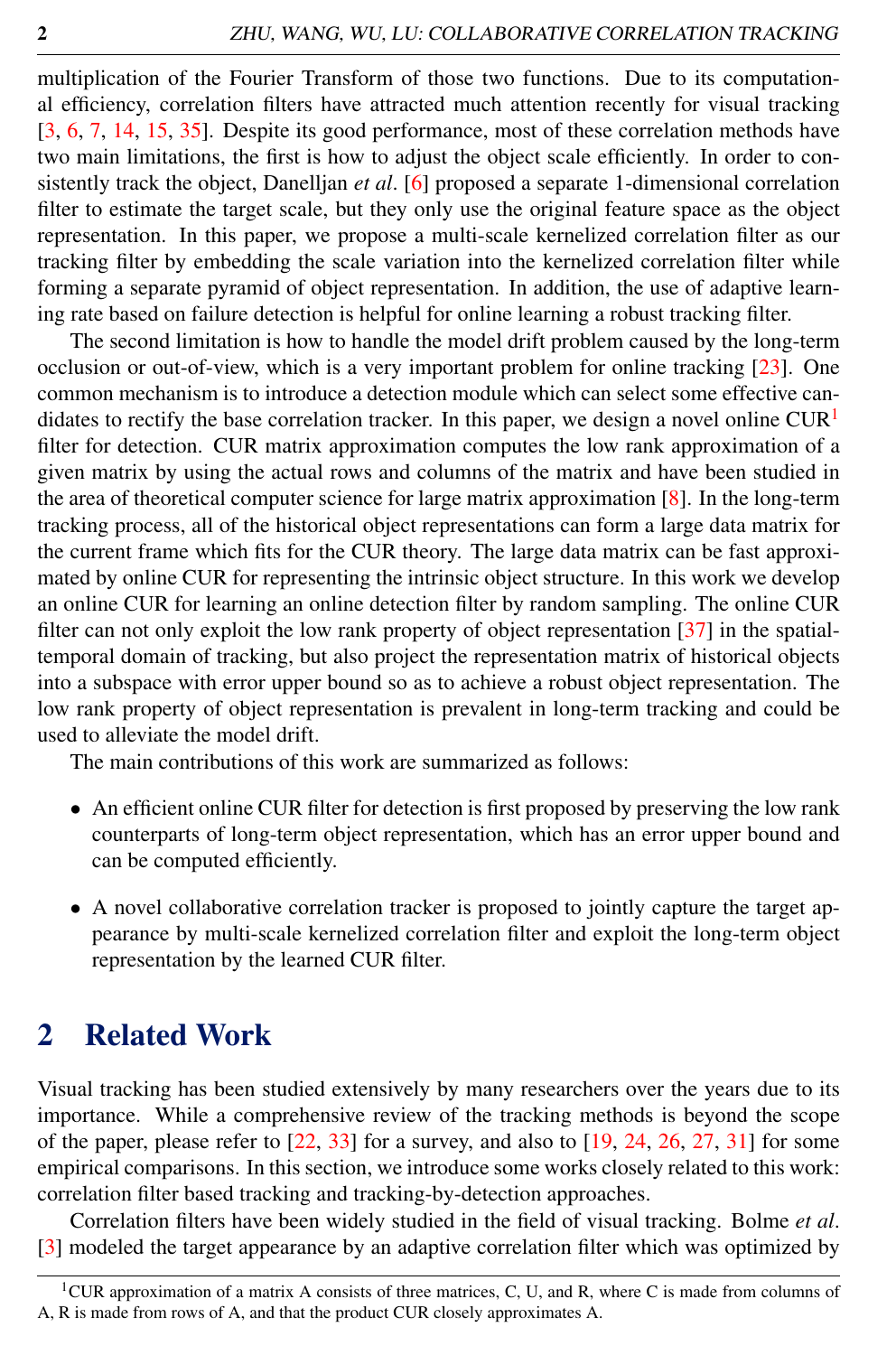minimizing the output sum of squared error (MOSSE). The convolution theorem can be used with correlation filters to accelerate tracking. Circulant structure with kernels tracker (CSK), proposed by Henriques *et al*. [15], exploited the circular structure of adjacent subwindows in an image for quickly learning a kernelized regularized least squares classifier of the target appearance with dense sampling. Kernelized correlation filters (KCF) [14] was an extended version of CSK by re-interpreting correlation tracking using the kernelized Ridge regression with multi-channel features. Danelljan *et al*. [7] introduced color attributes to improve tracking performance in colorful sequences and then proposed the DSST tracker [6] with accurate scale estimation by one separate filter. Zhang *et al*. [35] utilized the spatial-temporal context in the Bayesian framework to interpret correlation tracking. In a word, all of them attempt to exploit different characteristics with correlation filters for tracking, *e.g*. circular structure [15], kernel trick [14], color attributes [7], effective feature representation (*e.g*. HOG) [6, 14], the consistency of object representation in scale space  $[6]$ , and context information  $[35]$ .

To leverage the stability and plasticity residing online update in visual tracking, Kalal *et al*. [18] proposed a unified tracking-learning-detection (TLD) framework where short-term tracker and long-term online detector help each other by exploring the structure of unlabeled data, i.e. the short-term tracker provides high confident samples to train and update the detector, and the detector re-initializes the short-term tracker when it fails. Hare *et al*. [11] proposed structure SVM by exploring the spatial label distribution of the training samples as the intrinsic relative structure, which alleviated the problem of label prediction about noise samples (i.e. label ambiguity). Zhang and van der Maaten [36] proposed a structure preserving model with graphical structure in the tracking-by-detection framework which handled the model drift problem in some extent. Danelljan *et al*. [6] proposed a separate 1-dimensional correlation filter to estimate the target scale in an image efficiently. Henriques *et al*. [14] proposed a circular structure correlation filter tracker with kernel and interpreted the correlation tracking as a ridge regression problem which can explore the spatial label distribution with dense samples. Inspired by the above trackers, in this work we embed the scale estimation [6] into kernelized correlation filter tracker [14] as our multi-scale kernelized correlation filter tracker and propose a novel online CUR filter for detection. Due to the computational efficiency of correlation filter, the spatial label distribution by circular structure, accurate multi-scale object representations with scale estimation, and an online detection filter, the proposed tracker effectively handles the problems of label ambiguity, scale variation, and model drift existing in online tracking.

### 3 Collaborative Correlation Tracking

#### 3.1 Multi-scale Kernelized Correlation Tracking (MKC)

The common idea of the correlation filter-based trackers [3, 6, 7, 14, 15, 35] is to train a discriminative correlation filter on a set of observed sample patches. The discriminative correlation filter is trained with a training sample patch *X* in the Fourier domain in the first frame. Then it is applied to estimate the target state in the sequential frames. After the target state is predicted, the discriminative correlation filter will be updated in each frame. Each training sample *X* in conjunction with a desired correlation output or probability label distribution *Y* in the Fourier domain is used for learning or updating the filter. The optimal kernelized correlation filter *H* in the Fourier domain with a fixed initialized size  $s_{init}$  is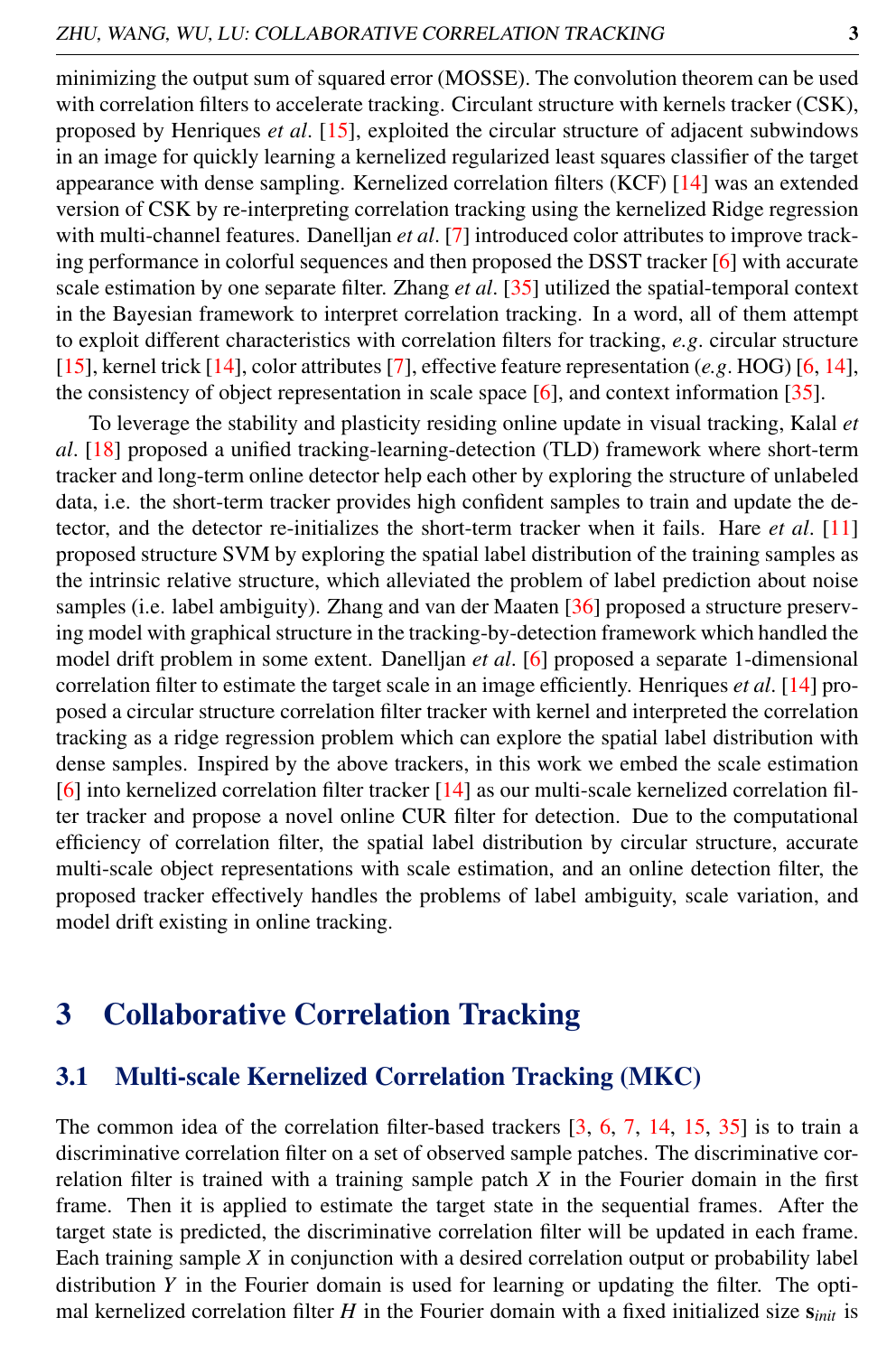obtained by minimizing the following cost function,

$$
\varepsilon = \|\mathcal{F}^{-1}(H \circ \varphi(X; \mathbf{s}_{\text{init}}, \mathbf{s}_{\text{cur}}) - Y)\|^2 + \lambda \|\mathcal{F}^{-1}(H)\|^2, \tag{1}
$$

where  $\circ$  is Hadamard product operator.  $s_{cur}$  is the size of the training sample in the current frame.  $\varphi(X; s_{init}, s_{cur})$  is a mapping function for transforming the feature representation *X* with size  $s_{cur}$  into another feature representation with size  $s_{init}$  by preserving the consistency of multi-scale object representations in scale space.  $\lambda$  is a regularization parameter that controls overfitting.  $\|\cdot\|$  is Frobenius norm.  $\mathcal{F}(\cdot)$  and  $\mathcal{F}^{-1}(\cdot)$  are the discrete Fourier transform and the inverse discrete Fourier transform function, respectively. For simplicity, we denote  $\varphi(X; s_{init}, s_{cur})$  as  $\varphi(X)$ . To estimate the object scale, multi-scale object representation similar to [6] is built independently while the predicted scale factor is embedded in Kernelized correlation filter. Therefore, the integrated tracker is denoted as multi-scale Kernelized correlation tracking.

Similar to [6], we decompose multi-scale kernelized correlation tracking into two separate filters for translation and scale estimation. Different from [6], which only used the original feature space as the object representation, we represent the object with kernel feature space and extend kernelized correlation filter with a scale factor. Based on kernel trick [25] and circular structure [15], Henriques *et al*. [14] proposed kernelized correlation filters for visual tracking which allowed more flexible, non-linear regression functions integrating with multi-channel features. Due to the characteristic of the kernel trick, the model optimization is still linear in the dual space even if with a different set of variables. Danelljan *et al*. [6] proposed a separate 1-dimensional correlation filter to estimate the target scale. Inspired by  $[14]$  and  $[6]$ , we propose a multi-scale kernelized correlation filter which embeds the scale variation into the kernelized correlation filter. The multi-scale kernelized correlation tracking filter *H* can be represented as:

$$
H = \frac{Y\Phi(\varphi(X))}{K(\varphi(X), \varphi(X)) + \lambda},
$$
\n(2)

where  $\Phi(\cdot)$  is a feature mapping function to compute the kernel matrix  $K(\cdot, \cdot)$  in Fourier space and *X* is the feature representation of the training sample in the Fourier domain.

With the guarantee of the consistency of object representation in scale space, we can scale the object representation without large loss of the intrinsic object structure. Therefore, to reduce the computational complexity and preserve the coherence of object representation in different scales, we resize the current training sample of scale  $s_{cur}$  to the initial scale  $s_{init}$ so that the feature dimension of the object filter *H* is consistent in the whole tracking process. The current scale  $s_{cur}$  is achieved independently by a feature pyramid convolution or a separate scale estimate filter similar to [6]. Therefore, our multi-scale kernelized correlation filter tracker has the characteristics of scale estimation and kernel trick, where the optimal scale  $s<sub>cur</sub>$  can be achieved by scale estimation and multiple channel features can be embedded by kernel trick naturally.

During the tracking process, the coefficients  $\Gamma$  of kernelized regularized Ridge regression and the target appearance  $\varphi(X)$  are updated by linear interpolation:

$$
\Gamma = \frac{Y}{K(\varphi(X), \varphi(X)) + \lambda},\tag{3}
$$

$$
\Gamma^t = (1 - \beta) * \Gamma^{t-1} + \beta * \Gamma, \tag{4}
$$

$$
\varphi^t(X) = (1 - \beta) * \varphi^{t-1}(X) + \beta * \varphi(X), \tag{5}
$$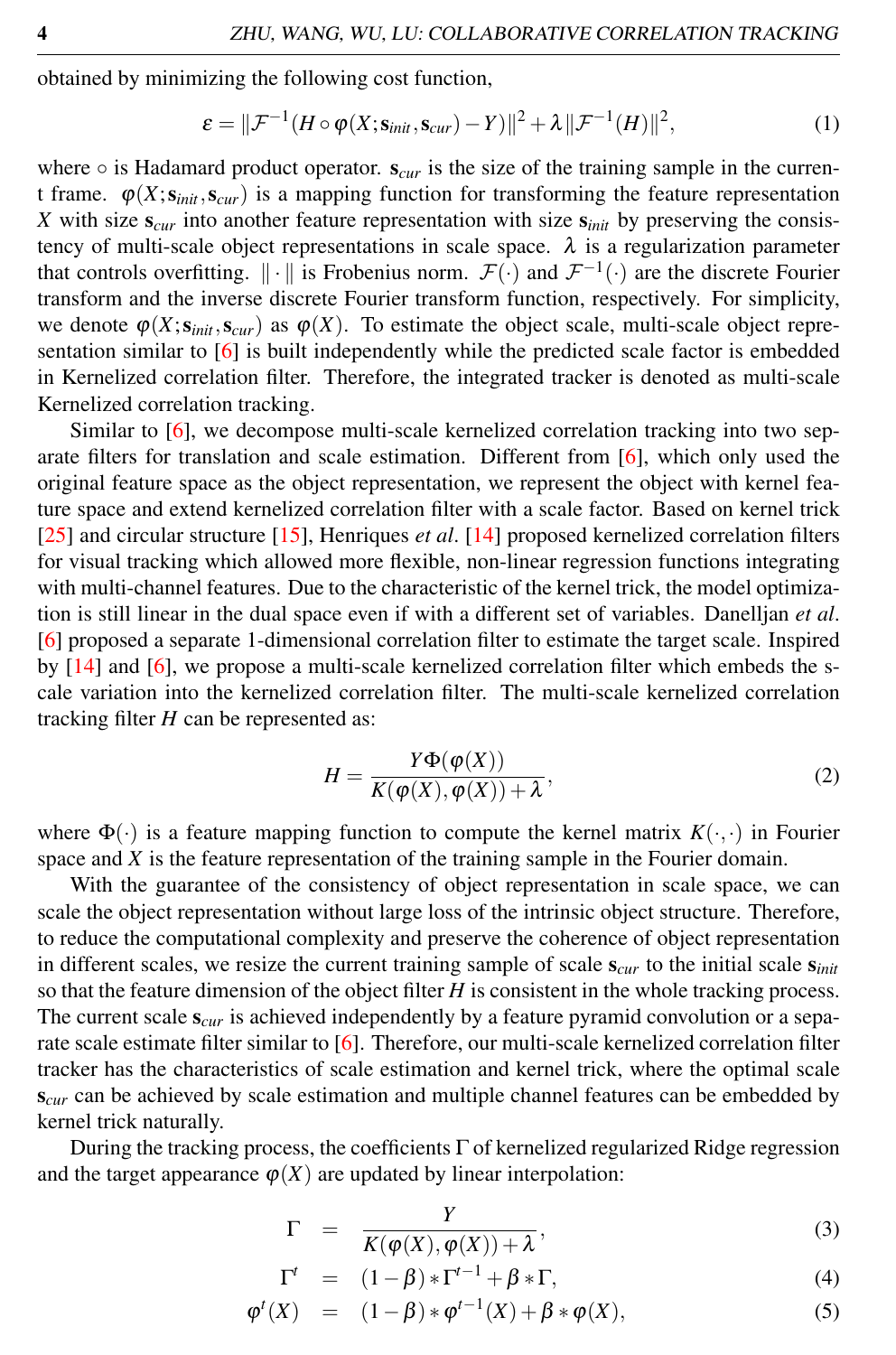where *t* is the *t*-th frame and  $\beta$  is the learning rate. Actually, this update strategy works well when there is no occlusion and the object appearance changes slowly.

When the object is occluded, the inappropriate update of object appearance may lead to model drift . To deal with the problem, we introduce a simple indicator to evaluate whether the object is occluded and adaptively adjust the learning rate. If the object is occluded, we reduce the learning rate; if else, keep the learning rate. The indicator is the overlapping rate  $\mathbb{T}_o$  between the estimated object state of multi-scale kernelized correlation tracking filter and high confident candidate bounding boxes of online detection filter. With the overlapping rate  $\mathbb{T}_o$  and the lower overlapping rate bound *T*, we adjust the learning rate β as follows:

$$
\beta = \begin{cases} 0.1 * \beta_{init}, & if \quad \mathbb{T}_o < \mathcal{T} \\ \beta_{init}, & otherwise \end{cases} \tag{6}
$$

where  $\beta_{init}$  is the initialization value of the learning rate  $\beta$  and  $\mathcal{T} = 0.05$ .

The new object state can be found by maximizing the correlation score *s*,

$$
s = \max \mathcal{F}^{-1} \{ \Gamma \circ K(\varphi(X), \varphi(Z)) \},\tag{7}
$$

where *s* denotes the maximum value of the confidence map of the search region  $\mathbf{z} = \mathcal{F}^{-1}(Z)$ in the spatial domain, and  $Z$  is the representation of  $z$  in the Fourier domain.

#### 3.2 Online CUR Filter

There is a common sense that a re-detection module is required for a robust long-term tracking algorithm in the case of tracking failure, *e.g*. out-of-view and long-term occlusion. However, how to train an effective classifier as a detector is difficult because it strongly depends on the training samples, especially for the labels of the training sample is hard to guarantee. One empirical method is to explore the spatial-temporal structure information to verify the correctness of the training sample. In addition, the time complexity of learning the classifier and using the classifier for detection with exhaustive search is high. Different from previous trackers [16, 18, 28], where online classifier needs to be trained, we propose a novel online CUR filter for detection which can be learnt easily and has very few parameters (i.e. the sampling number *c*) and has sufficient theory guarantee.

CUR matrix approximation is one important low rank matrix approximation technique. It computes the low rank approximation of an arbitrary data matrix by using the actual rows and columns of the matrix [29, 32]. It has been a very useful tool for handling large matrices. Specially, a CUR decomposition algorithm seeks to find a subset of *c* columns of *A* to form a matrix  $C \in \mathbb{R}^{m \times c}$ , a subset of *r* rows to form a matrix  $R \in \mathbb{R}^{r \times n}$ , and an intersection matrix  $U \in \mathbb{R}^{c \times r}$  so that  $|||A - CUR||_{\xi}$  is minimized. Currently, randomized algorithms (*e.g.* CUR) have been also used in the context domain of theoretical computer science and machine learning. According to the works [4, 8, 29], much tighter error bounds or much lower time complexity of the CUR algorithms are studied and guaranteed. In this paper, we propose an online CUR matrix approximation algorithm to preserve the low rank representation of the object appearance representation over time. To the best of our knowledge, it is the first work to propose an online CUR matrix approximation and apply it to object tracking to handle the model drift problem.

Before introducing the online CUR filter, we first introduce the following definition which guarantees the error upper bound of randomized projection **R**.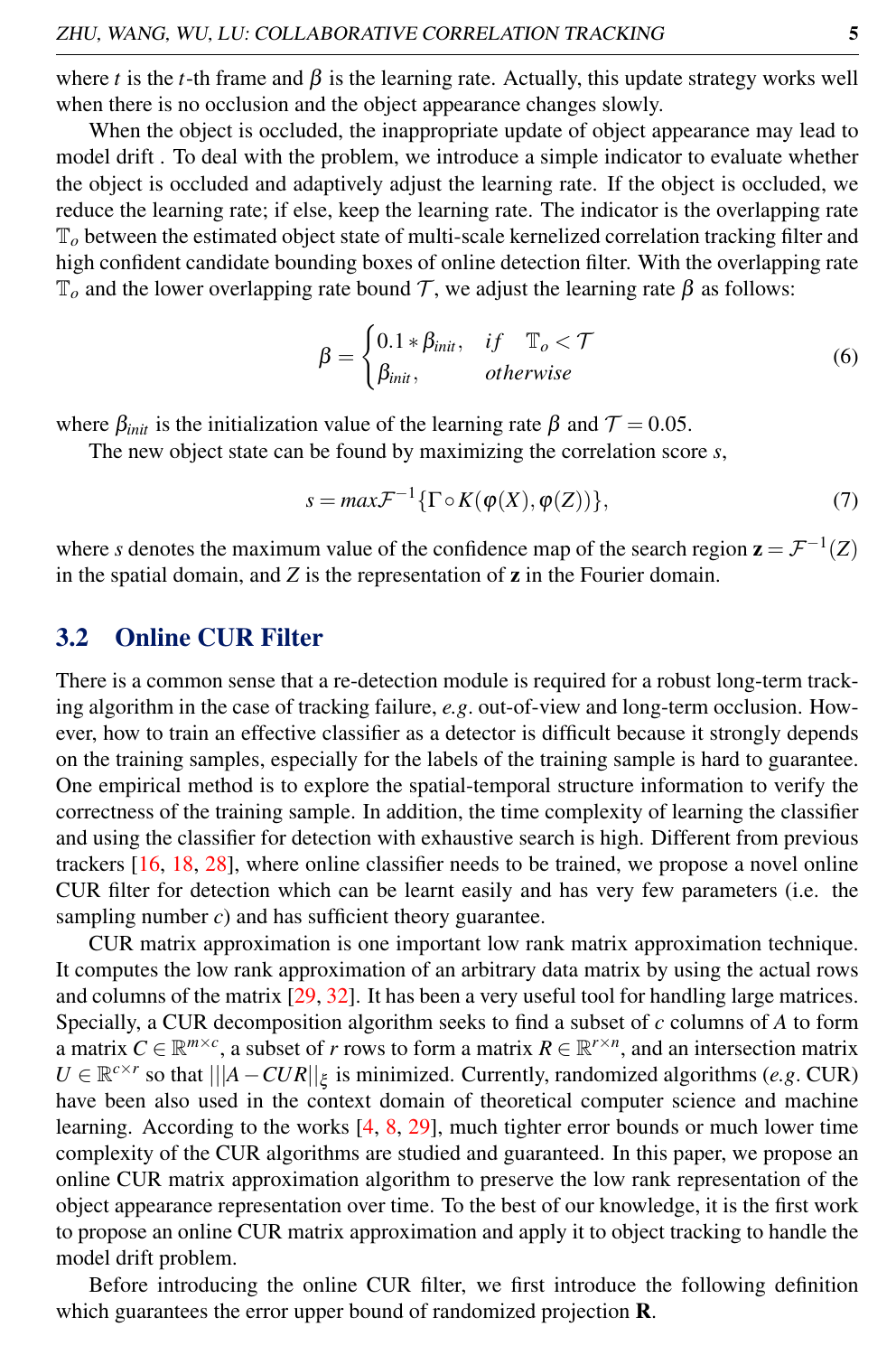**Definition 3.1.** [1]  $\varepsilon$ -isometry: Given  $\varepsilon \in (0,1)$ , a map  $f : \mathbb{R}^p \to \mathbb{R}^q$  where  $p > q$  is called an  $\varepsilon$ -isometry on set  $X \subset \mathbb{R}^p$  if for every pair **x**,  $y \in \mathcal{X}$ , we have

$$
(1 - \varepsilon) \|\mathbf{x} - \mathbf{y}\|_2^2 \le \|f(\mathbf{x}) - f(\mathbf{y})\|_2^2 \le (1 + \varepsilon) \|\mathbf{x} - \mathbf{y}\|_2^2.
$$
 (8)

We consider the case that *f* is denoted as a linear map  $\mathbf{R} \in \mathbb{R}^{q \times p}$ . The basic idea is to construct a random projection  $\mathbf{R} \in \mathbb{R}^{q \times p}$  that is an exact isometry "in expectation"; that is, for every  $\mathbf{x} \in \mathbb{R}^p$ ,

$$
\mathbb{E}[\|\mathbf{R}\mathbf{x}\|_2^2] = \|\mathbf{x}\|_2^2. \tag{9}
$$

Based on **Definition** 3.1, we just sample  $c$  columns of data matrix A with random sampling<sup>2</sup> to generate the column matrix  $C$ , and then average the column matrix  $C$  so as to achieve the object detection filter  $D_t$ . To be specific, suppose in the *t*-th frame we extract the object template representation matrix  $\mathbf{O}_t$  inside the object bounding box which preserves the spatial corresponding relation, we vectorize the object appearance representation  $A_t$  to a vector  $a_t$  as one column of the data matrix  $A$ , i.e.  $\overrightarrow{A}$  can be also treated as the historical object representation matrix. After the column matrix  $C$  is randomly generated, we average matrix C in the column dimension as follows:

$$
\mathbf{d}_{t} = \frac{1}{c} \sum_{i=1,...,c} \mathbf{C}(:,i). \tag{10}
$$

Then the vector  $\mathbf{d}_t$  is transformed to a bounding box matrix  $\mathbf{D}_t$  spatially corresponding the object template, which is treated as the CUR filter  $D_t$  in the current frame. After the representation  $D_t$  is achieved, we compute the similarity degree between  $D_t$  and each possible alignment in a test image using the convolution theorem. Then it can be treated as an object correlation filter. According to Eq.  $(11)$ , the only parameter *c* depends on the value of the target rank *k* and the error probability  $\varepsilon$ . If we set  $k = 2$  and  $\varepsilon = 0.2$ , we can achieve that  $c \approx 20$ . To preserve the intrinsic structure of data matrix **A**, the randomized sampling method utilizes a common uniform sampling method and can be treated as the random projection matrix R. Theorem 1 gives mathematical analysis and the theory guarantee of error upper bound for randomized selected column matrix C to approximate the data matrix A. The main time complexity is the cost of generating a random number sequence, computing the average values as Eq.  $(10)$  and filtering in the test image.

**Theorem 1.** [4] Given a matrix  $A \in \mathbb{R}^{m \times n}$  of rank  $\rho$ , a target rank  $k(2 \leq k < \rho)$ , and  $0 < \varepsilon < 1$ , the algorithm selects

$$
c = \frac{2k}{\varepsilon}(1 + o(1))\tag{11}
$$

*columns of* **A** *to form a matrix*  $C \in \mathbb{R}^{m \times c}$ . Then the following inequality holds:

$$
\mathbb{E}||\mathbf{A} - \mathbf{C}\mathbf{C}^{+}\mathbf{A}||_{F}^{2} \leq (1+\varepsilon)||\mathbf{A} - \mathbf{A}_{k}||_{F}^{2},\tag{12}
$$

*where the expectation is taken w.r.t.* C *and* C <sup>+</sup> *denotes the Moore-Penrose pseudo-inverse of* C*, and* A*<sup>k</sup> is the best m × n matrix of rank k constructed via the SVD. Furthermore, the matrix* C *can be obtained in time:*

$$
O(mk^2 \varepsilon^{-\frac{r}{3}} + nk^3 \varepsilon^{-\frac{2}{3}}) + T_{Multiply}(mnk\varepsilon^{-\frac{2}{3}}).
$$
 (13)

 $2$ To keep the results consistent from the benchmark datasets, we initialized the random number generator in matlab using the code 'stream = RandStream('mt19937ar','Seed',5489); RandStream.setGlobalStream(stream);'.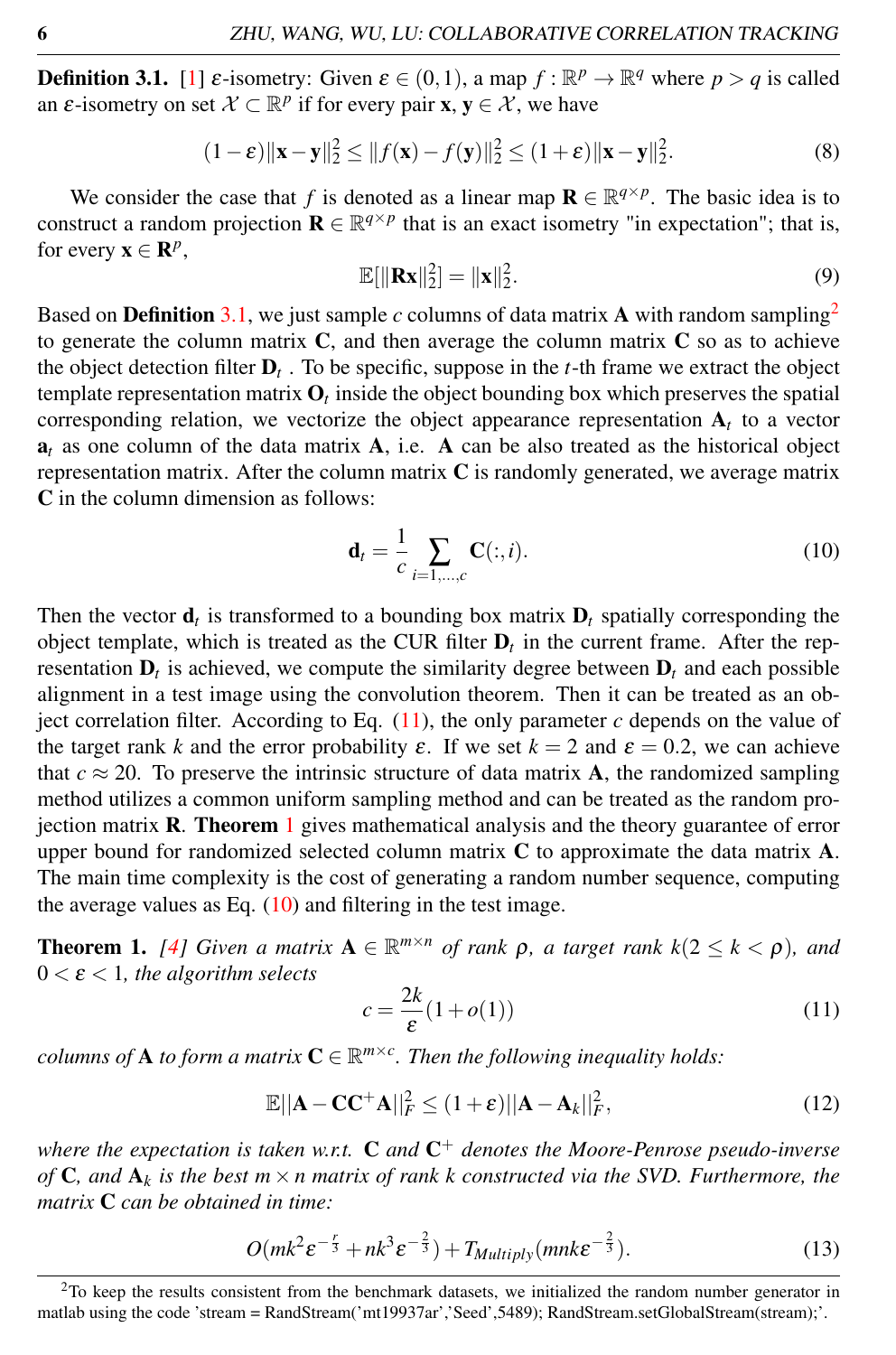It should be noted that the detector needs to approximate the object representation data matrix A for the whole historical process while multi-scale kernelized correlation tracking filter pays more attention to the spatial-temporal consistency constraints between the nearest neighbour frames, i.e. the focuses of attention between a detector and a tracker are different.

#### 3.3 Collaborative Correlation Tracker

With the multi-scale kernelized correlation tracking filter and online CUR filter, we construct a collaborative correlation tracker as follows.

In our tracking algorithm, the MKC tracker first computes the correlation output based on the previous target state. And the preliminary target state  $\tilde{\mathbf{o}}_t$  (i.e. the object center location and the size of the bounding box) can be found by maximizing the correlation score. Then we detect the top-k confident bounding boxes and post-process these bounding boxes  $\tilde{\mathbf{D}}_t = \{\tilde{d}_1, ..., \tilde{d}_k\}$  with the non-maximal suppression (NMS), which is a very popular postprocessing method for eliminating redundant object detection windows [12]. In this paper,  $k = 10$ . If the overlap rate between the state  $\tilde{\mathbf{o}}_t$  and one of the detected candidate bounding boxes  $\tilde{\mathbf{D}}_t$  is larger than  $\mathcal{T}$ , we consider the state  $\tilde{\mathbf{o}}_t$  as the correct target state  $\mathbf{o}_t$  in the *t*-th frame; otherwise, the state  $\tilde{\mathbf{o}}_t$  may be not correct, and then we take use of  $\tilde{\mathbf{D}}_t$ . To be specific, for each detection candidate bounding box we use the multi-scale kernelized correlation tracking filter to obtain the maximum correlation score  $\tilde{s_i}$  and the correlation score of the preliminary target state  $\tilde{s}_1$  as all candidate scores  $\tilde{\mathbf{s}} = {\{\tilde{s}_1, ..., \tilde{s}_k, \tilde{s}_{k+1}\}}$ . To preserve the spatial-temporal consistency structure in consecutive frames, we re-correct all candidate scores with spatial Gaussian distribution, which is based on the spatial distance between the candidate bounding box center and the last estimated object center. Then the corresponding candidate state of the maximum candidate correlation score is found as the final object target state  $\mathbf{o}_t$ . In this paper,  $\mathcal{T} = 0.05$ .

### 4 Experiments

We evaluate our collaborative tracker on two public challenging benchmark datasets, CVPR-2013 Visual Tracker Benchmark [30] and Princeton Tracking Benchmark [27], by following rigorously their evaluation protocols. There are totally 145 sequences used to evaluate the proposed approach (i.e, 50 sequences in CVPR2013 Visual Tracker Benchmark and 95 validated sequences in Princeton Tracking Benchmark). In all the experiments, we use the *same* parameter values for all sequences in two benchmark datasets.

We denote the proposed multi-scale kernelized correlation tracker as MKC and collaborative correlation tracker as  $CCT<sup>3</sup>$ . Our approaches are implemented in Matlab. The experiments are performed on an Intel(R) Core(TM) i5-2400 CPU with 2 core, 3*.*10 GHz and 20*G* RAM. In CVPR2013 Visual Tracker Benchmark, our algorithm performs well at 52*.*0 frames per second (FPS) average in all sequences where KCF is 175*.*9 FPS, DSST is 34*.*3 FPS, MKC is 67*.*9 FPS, respectively. Both our baseline MKC tracker and CCT tracker with online CUR filter are faster than DSST with better performance. Although our tracker is slower than KCF, our tracker is still real-time and our performance is better than KCF shown in Fig. 1.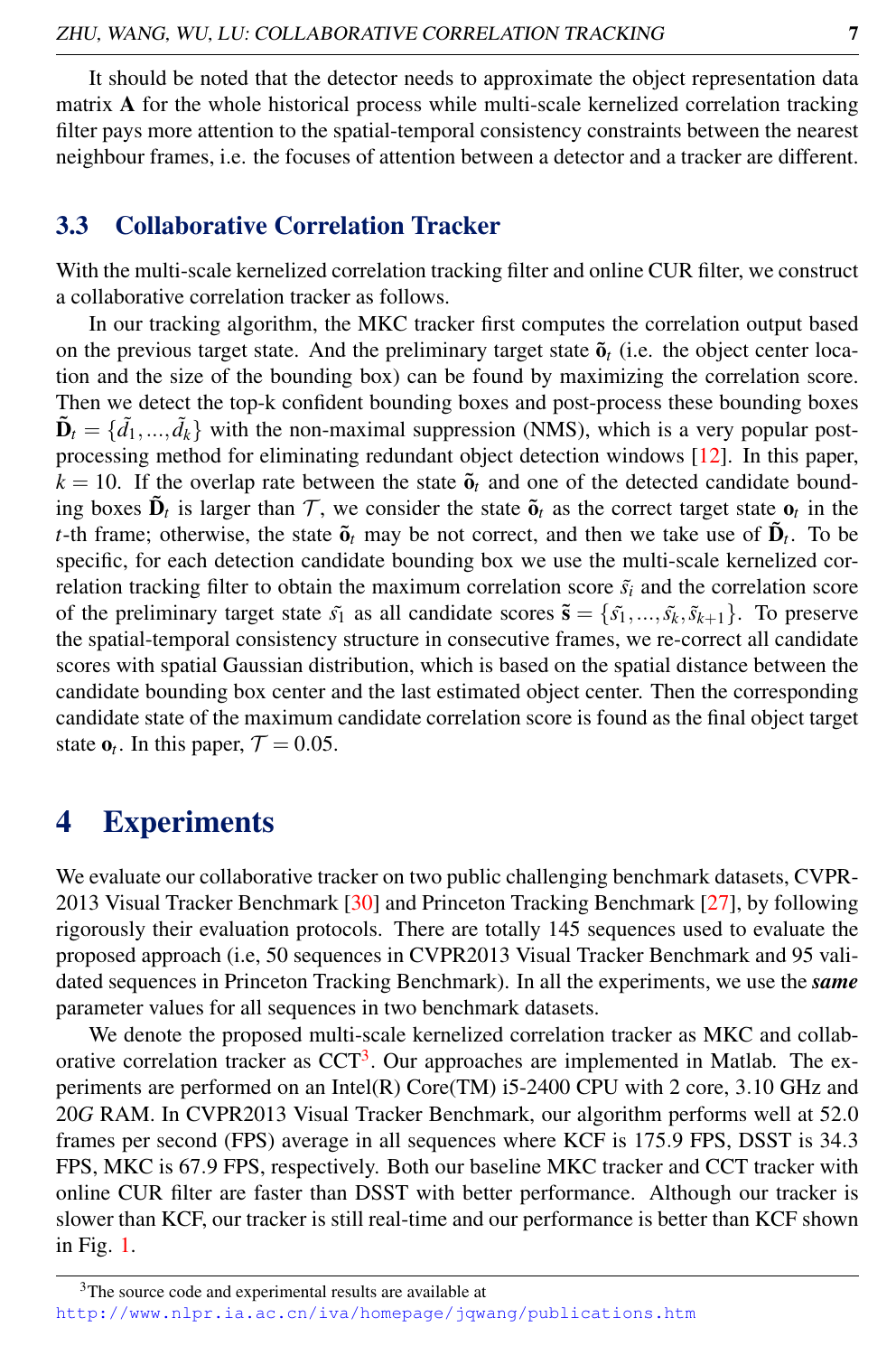

Figure 1: Precision and success plots of overall performance comparison for the 50 videos with 51 target objects in the benchmark [30] (best-viewed in high-resolution). The mean precision scores for each tracker are reported in the legends. Our methods are shown in *red* and *green*. In both cases our approaches (CCT and MKC) perform favorably better than the state-of-the-art tracking methods.

#### 4.1 Implementation Details

To speed up the detection process, we resize the object to keep the minimum value of width or height as a small value (e.g., 32). Then we resize the test image with the same scale ratio of the object. The parameters in our multi-scale kernelized correlation tracking filter are same as  $[6, 14]$ . The CUR filter feature is represented by raw pixel values (from 0 to 1) subtracting 0*.*5. The sample number of column matrix C for learning the CUR filter is set as 20. If the row number of the data matrix  $\bf{A}$  is smaller than 40, we update the CUR filter incrementally with the learning rate same as [6] because of simplicity.

#### 4.2 CVPR2013 Visual Tracker Benchmark

We evaluate our methods with 33 different state-of-the-art trackers. The trackers used for comparison are: VTD [21], TLD [18], Struck [11], ASLA [17], SCM [38], CSK [15], CN [7], KCF [14], TPGR [9], DSST [6] and our trackers (MKC and CCT), etc. The overall performance is shown in Fig. 1. The public codes of the comparative trackers are provided by the authors and the parameters are fine tuning. All algorithms are compared in terms of the initial positions in the first frame from  $[30]$ . Their results are also provided with the benchmark evaluation [30] except KCF, CN, TGPR<sup>4</sup> and DSST. Here, KCF used HOG feature and the gaussian kernel which achieved the best performance in [14]. CN's source code was originated from [7]. It was modified to adopt the raw pixel features as [14] for handling the grey-scale images.

To evaluate the performance of the proposed method, we follow the metric used in [30], where distance precision is the relative number of frames in the sequence where the center location error of the target and the ground truth is smaller than a certain threshold (*e.g*., 20 pixels), and overlap precision is denoted as the percentage of frames where the their

<sup>4</sup>The results of TGPR came from http://www.dabi.temple.edu/~hbling/code/TGPR.htm.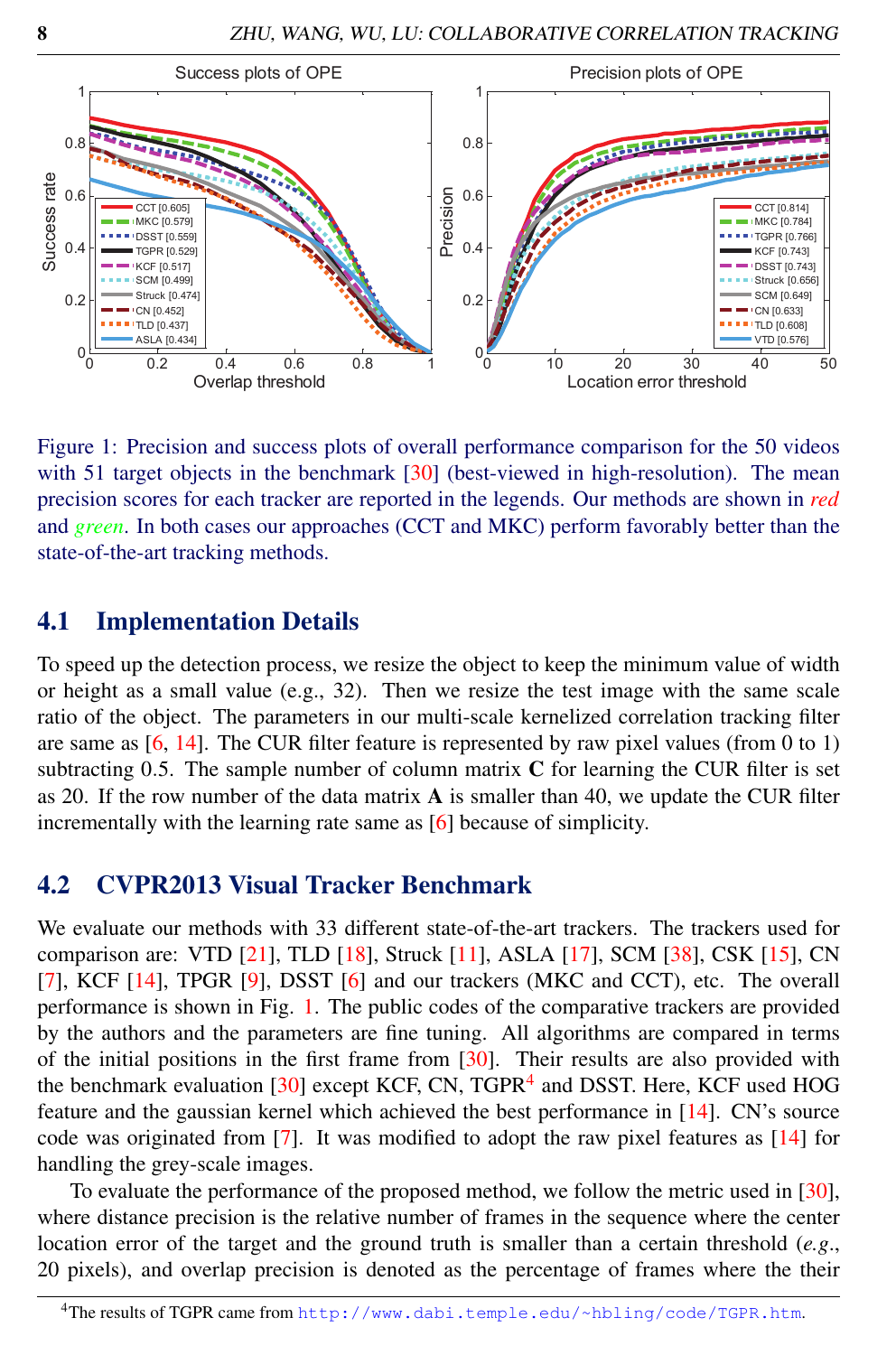bounding box overlap exceeds a threshold (*e.g*., 0.5). Fig. 1 shows precision and success plots which contains the mean distance and overlap precision over all the 50 sequences. The trackers in the legend are ranked using the mean precision score in precision plots and the area under the curve (AUC) in success plots, respectively. Only the top 10 trackers are displayed for clarity.

As shown in Fig. 1, our approach CCT improves the baseline HOG-based KCF tracker with a significant gain in accuracy. To be specific, our MKC and CCT tracker improves the overlap success rate of their baseline methods from 51*.*7% to 57*.*9%, and from 57*.*9% to 60*.*5%. Moreover, our MKC tracker improves the precision rate of the baseline method KCF from 74*.*3% to 78*.*3% because of accurate scale estimation, and then CCT boosts the MKC tracker with a gain of 3*.*0% due to online CUR filter for detection. DSST obtained the top-1 performance in the challenge of VOT2014 [19]. For merging the correlation filter tracker with kernel representation and online CUR filter for detection, our MKC and CCT tracker outperform the DSST tracker 2% and 4*.*6% in overlap success rate, and 4*.*1% and 7*.*1% in distance precision (20 pixels), respectively. Overall, our trackers are better than the other trackers and achieves a significant improvement.

#### 4.3 Princeton Tracking Benchmark

Table 1: Results on the Princeton Tracking Benchmark: successful rates (%) and rankings (in parentheses) for different categorizations. The best results are in red and the second best in blue. hu.:human; an.:animal; ri.:rigid; pa.:passive;ac.:active

| Algo.         | Avg.        | target type |     |                            | target size  |       | movement                                                                        |      | occlusion                     |    | motion type |       |
|---------------|-------------|-------------|-----|----------------------------|--------------|-------|---------------------------------------------------------------------------------|------|-------------------------------|----|-------------|-------|
|               | <b>Rank</b> | hu.         | an. | ri.                        | $large \mid$ | small | slow                                                                            | fast | yes                           | no | pa.         | ac.   |
| <b>CCT</b>    |             |             |     | $50(1)$ 51(1) 64(1) 53(1)  |              |       | $57(1)$ 69(1) 50(1) 44(1) 71(1) 63(1)                                           |      |                               |    |             | 53(1) |
| <b>Struck</b> | 2.82        |             |     |                            |              |       | $35(2)$ 47(3) 53(4) 45(2) 44(4) 58(2) 39(2) 30(4) 64(2)                         |      |                               |    | 54(4)       | 41(2) |
| <b>VTD</b>    | 3.27        |             |     | 31(5)  49(2)  54(3)  39(4) |              |       | $46(2)$ 57(3) 37(3) 28(5) 63(3)                                                 |      |                               |    | 55(3)       | 38(3) |
| RGBdet        | 4.36        |             |     |                            |              |       | $27(7)$  41(5) 55(2) 32(7) 46(3) 51(5) 36(4) 35(2) 47(6) 56(2)                  |      |                               |    |             | 34(5) |
| <b>CT</b>     | 5.36        |             |     |                            |              |       | $31(4) 47(4) 37(7) 39(3) 34(7) 49(6) 31(5) 23(8) 54(4) $                        |      |                               |    | 42(7)       | 34(4) |
| <b>TLD</b>    | 5.64        |             |     |                            |              |       | $29(6)   35(7)   44(5)   32(6)   38(5)   52(4)   30(7)   34(3)   39(7)$         |      |                               |    | 50(5)       | 31(7) |
| MIL           | 5.82        |             |     |                            |              |       | $32(3)   37(6)   38(6)   37(5)   35(6)   46(7)   31(6)   26(6)   49(5)   40(8)$ |      |                               |    |             | 34(6) |
| SemiB         | 7.73        |             |     |                            |              |       | $22(8)$ 33(8) 33(8) $24(8)$ 32(8) 38(8) 24(8) 25(7) 33(8)                       |      |                               |    | 42(6)       | 23(8) |
| OF            | 9.00        | 18(9)       |     | 11(9) 23(9) 20(9)          |              | 17(9) |                                                                                 |      | 18(9)   19(9)   16(9)   22(9) |    | 23(9)       | 17(9) |

Princeton Tracking Benchmark was constructed by Song and Xiao [27], which consists of 100 videos with both RGB and depth data in high diverse challenging factors, including object deformation, occlusion, moving camera, and complex environments. The dataset is valuable in evaluating the effectiveness of different tracking algorithms, even if only use the RGB data.

Meanwhile, the authors also provide an online evaluation website and reserve the ground truth of 95 out of the 100 sequences for the fair comparison. Until now, there are eight stateof-the-art trackers only using RGB data and nineteen public RGBD trackers. Because we only use the RGB data, the paper compare the proposed CCT tracker with the other eight RGB trackers, including Struck [11], VTD [21], CT [34], TLD [18], MIL [2], SemiB [10],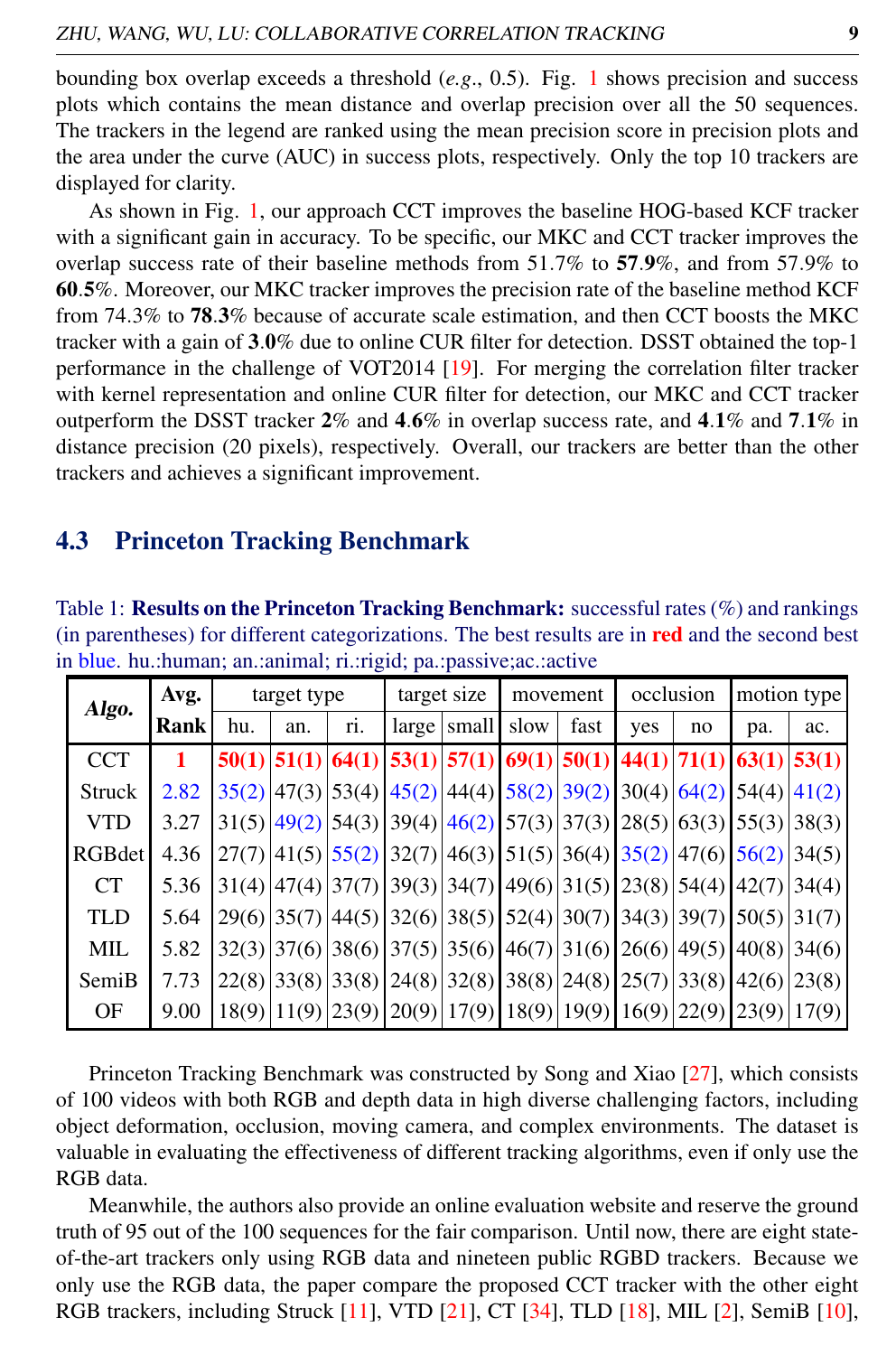OF [27]. Table 1 shows our results generated by the website automatically after we submitted our tracking results online. The results show that the proposed CCT tracker again achieves the state-of-the-art performance over other trackers.

### 5 Conclusion

In this paper, we propose a collaborative correlation tracker to handle the scale variation and the model drift problem in online tracking. To be specific, multi-scale kernelized tracking filter not only better represent the object with kernel feature space, but also accurately estimate the object scale. Moreover, we develop a robust and fast CUR filter for detection which alleviates the model drift problem caused by long-term occlusion or out-of-views. Finally, extensive experiments show that our tracker outperforms the state-of-the-art methods on two tracking benchmark data sets including 145 challenging sequences.

### 6 Acknowledgment

This work was supported by 863 Program 2014AA015104, and National Natural Science Foundation of China 61273034, 61332016, 61370036, and 61005027.

### References

- [1] Rosa A., Santosh V., et al. An algorithmic theory of learning: Robust concepts and random projection. In *FOCS*, pages 616–623. IEEE, 1999.
- [2] B. Babenko, M. H. Yang, and S. Belongie. Visual tracking with online multiple instance learning. In *CVPR*, pages 983–990. IEEE, 2009.
- [3] D. Bolme, J. Beveridge, B. Draper, and Y. Lui. Visual object tracking using adaptive correlation filters. In *CVPR*, pages 2544–2550. IEEE, 2010.
- [4] C. Boutsidis, P. Drineas, and M. Magdon-Ismail. Near-optimal column-based matrix reconstruction. *SIAM Journal on Computing*, 43(2):687–717, 2014.
- [5] Michael George Bulmer. *Francis Galton: pioneer of heredity and biometry*. JHU Press, 2003.
- [6] M. Danelljan, G. Häger, F. Khan, and M. Felsberg. Accurate scale estimation for robust visual tracking. In *BMVC*, 2014.
- [7] M. Danelljan, F. Shahbaz Khan, M. Felsberg, and J. Van de Weijer. Adaptive color attributes for real-time visual tracking. In *CVPR*. IEEE, 2014.
- [8] A. Deshpande, L. Rademacher, S. Vempala, and G. Wang. Matrix approximation and projective clustering via volume sampling. In *SIAM symposium on Discrete algorithm*, pages 1117–1126. ACM, 2006.
- [9] J. Gao, H. Ling, W. Hu, and J. Xing. Transfer learning based visual tracking with gaussian processes regression. In *ECCV*, pages 188–203. Springer, 2014.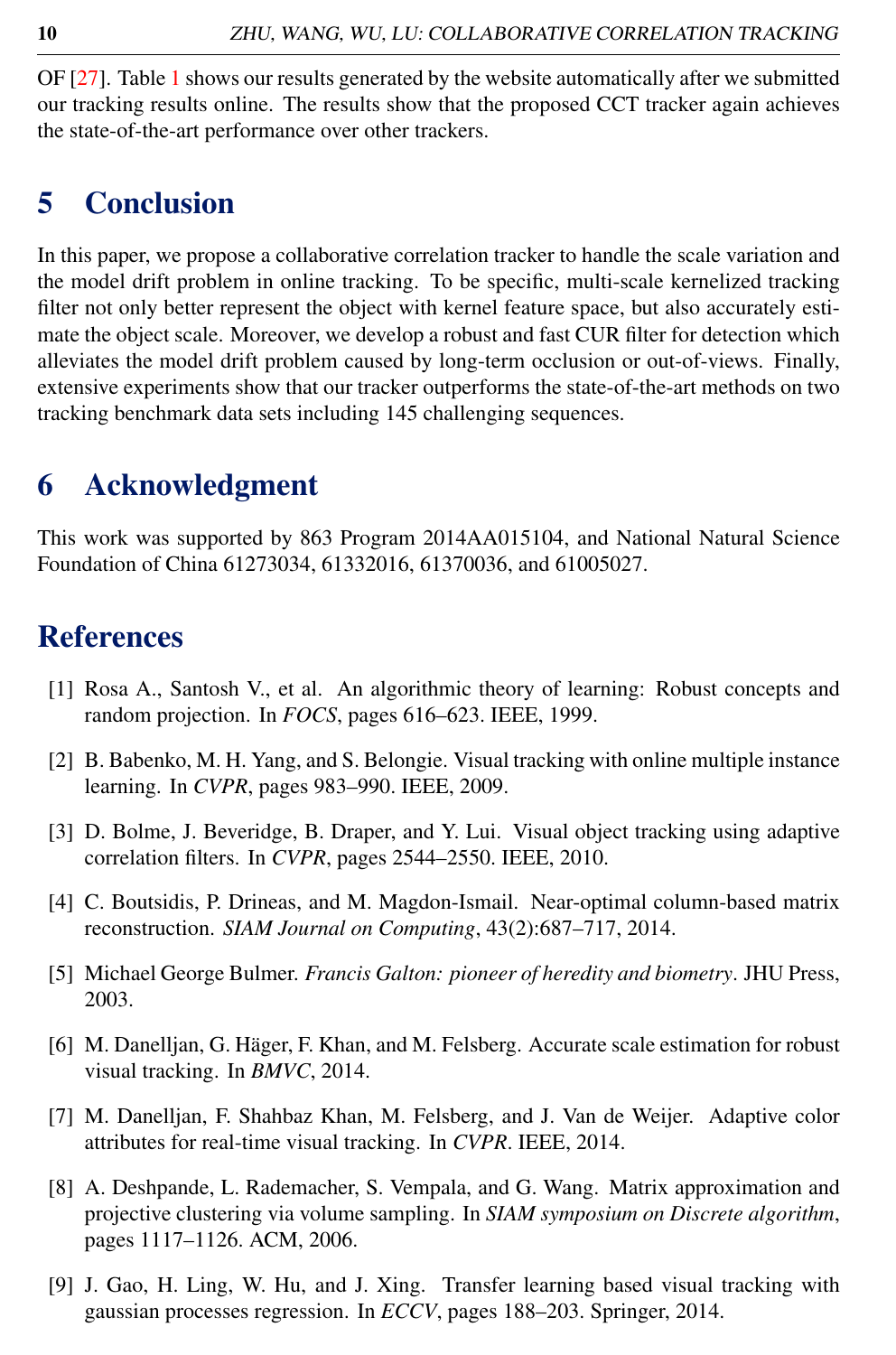- [10] H. Grabner, C. Leistner, and H. Bischof. Semi-supervised on-line boosting for robust tracking. In *ECCV*, pages 234–247. Springer, 2008.
- [11] S. Hare, A. Saffari, and P.H. Torr. Struck: Structured output tracking with kernels. In *ICCV*, pages 263–270. IEEE, 2011.
- [12] J. Henriques, J. Carreira, R. Caseiro, and J. Batista. Beyond hard negative mining: Efficient detector learning via block-circulant decomposition. In *ICCV*, pages 2760– 2767. IEEE, 2013.
- [13] J. Henriques, P. Martins, R. Caseiro, and J. Batista. Fast training of pose detectors in the fourier domain. In *NIPS*, pages 3050–3058, 2014.
- [14] J. F. Henriques, R. Caseiro, P. Martins, and J. Batista. High-speed tracking with kernelized correlation filters. *TPAMI*, 2015.
- [15] J.F. Henriques, R. Caseiro, P. Martins, and J. Batista. Exploiting the circulant structure of tracking-by-detection with kernels. In *ECCV*, pages 702–715. Springer, 2012.
- [16] Y. Hua, K. Alahari, and C. Schmid. Occlusion and motion reasoning for long-term tracking. In *ECCV*, pages 172–187. Springer, 2014.
- [17] X. Jia, H. Lu, and M. Yang. Visual tracking via adaptive structural local sparse appearance model. In *CVPR*, pages 1822–1829. IEEE, 2012.
- [18] Z. Kalal, K. Mikolajczyk, and J. Matas. Tracking-learning-detection. *TPAMI*, 34(7): 1409–1422, 2012.
- [19] M. Kristan, R. Pflugfelder, A. Leonardis, J. Matas, F. Porikli, L. Cehovin, G. Nebehay, G. Fernandez, T. Vojir, A. Gatt, et al. The visual object tracking vot2014 challenge results. In *ECCVW*. springer, 2014.
- [20] B. V. Kumar, A. Mahalanobis, and R. Juday. *Correlation pattern recognition*. Cambridge University Press, 2005.
- [21] J. Kwon and K. Lee. Visual tracking decomposition. In *CVPR*, pages 1269–1276. IEEE, 2010.
- [22] X. Li, W. Hu, C. Shen, Z. Zhang, A. Dick, and A.V.D. Hengel. A survey of appearance models in visual object tracking. *TIST*, 4(4):58, 2013.
- [23] I. Matthews, T. Ishikawa, and S. Baker. The template update problem. *TPAMI*, 26(6): 810–815, 2004.
- [24] Y. Pang and H. Ling. Finding the best from the second bests-inhibiting subjective bias in evaluation of visual tracking algorithms. In *ICCV*, pages 2784–2791. IEEE, 2013.
- [25] B. Schölkopf and A. Smola. *Learning with kernels: support vector machines, regularization, optimization, and beyond*. MIT press, 2002.
- [26] A. Smeulders, D. Chu, R. Cucchiara, S. Calderara, A. Dehghan, and M. Shah. Visual tracking: An experimental survey. *TPAMI*, 36(7):1442–1468, 2014.